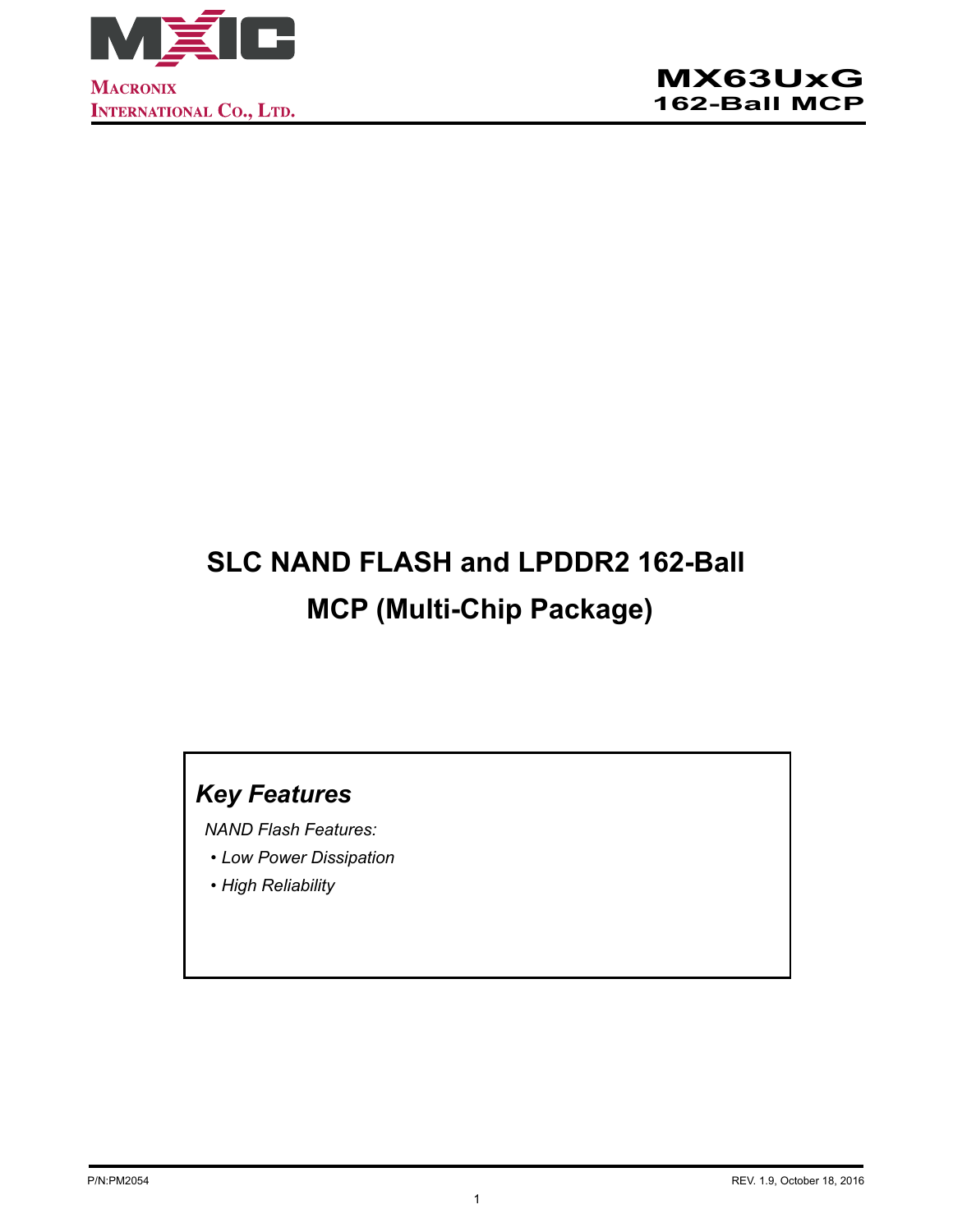

## **Contents**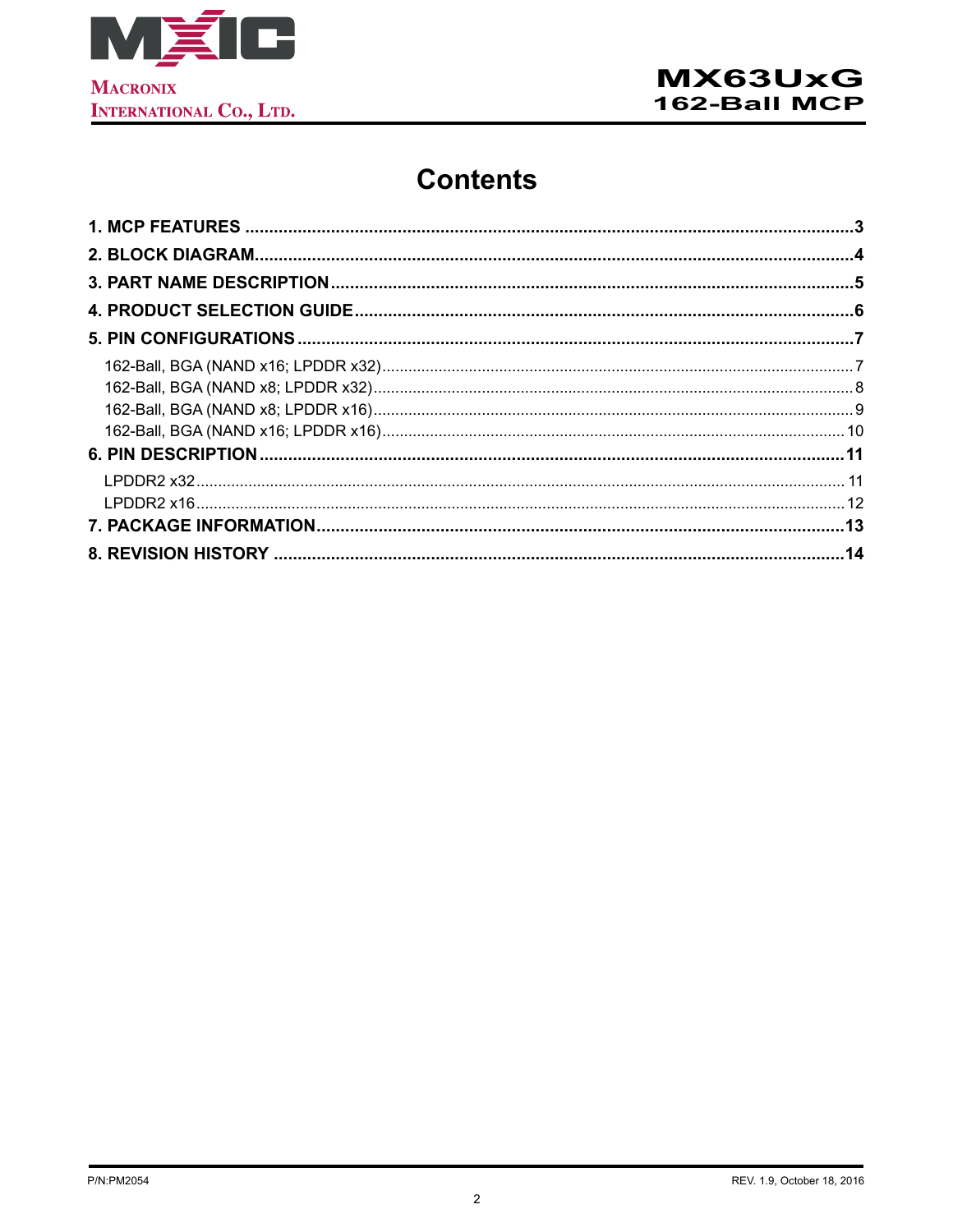<span id="page-2-0"></span>

### **1. MCP FEATURES**

#### *Operation Temperature*

- -30°C to +85°C
- $\cdot$  -40°C to +85°C

#### *Package*

• 162-ball FBGA - 8.0mmx10.5mm, 1.0mm (h) (max), 0.5mm pitch

#### *NAND Flash Features*

#### • **1G-bit/2G-bit/4G-bit SLC NAND Flash**

- Bus: x8 / x16
- 8 bit-ECC SLC NAND Flash: Page size: (2048+112) byte for x8 bus, (1024+56) word for x16 bus

Block size: (128K+7K) byte for x8 bus, (64K+2K) word for x16 bus

- 4 bit-ECC SLC NAND Flash: Page size: (2048+64) byte for x8 bus, (1024+32) word for x16 bus Block size: (128K+4K) byte for x8 bus, (64K+2K)
- word for x16 bus - Plane size: 1024-block/plane x 1 for 1Gb 1024-block/plane x 2 for 2Gb 2048-block/plane x 2 for 4Gb
- **• ONFI 1.0 compliant**
- **• User Redundancy**
	- 8 bit-ECC SLC NAND Flash: 112-byte attached to each page
	- 4 bit-ECC SLC NAND Flash: 64-byte attached to each page
- **• Fast Read Access**
	- Latency of array to register: 25us - Sequential read: 25ns
- **• Cache Read Support**
- **• Page Program Operation**
	- Page program time: 320us (typ.)
- **• Cache Program Support**
- **• Block Erase Operation** - Block erase time: 1.0ms (typ.)
- **• Single Voltage Operation:**
- VCC: 1.7-1.95V
- **• Low Power Dissipation**
	- Max. 30mA (1.8V) Active current (Read/Program/Erase)
- **• Sleep Mode**
	- 50uA (Max) standby current
- **• Unique ID Read support (ONFI)**
- **• Secure OTP support**
- **Electronic Signature (5 Cycles)**
- **High Reliability**
	- 8 bit-ECC SLC NAND Flash: Endurance: typical 100K cycles (with 8-bit ECC per (512+28) Byte)
	- 4 bit-ECC SLC NAND Flash: Endurance: typical 100K cycles (with 4-bit ECC per (512+16) Byte)
	- Data Retention: 10 years

#### *LPDDR2 DRAM Features*

- **• JEDEC LPDDR2-S4B compliance**
- **• DLL is not implemented**
- **• Low power consumption**
- **• Mobile RAM functions**
	- Partial Array Self-Refresh (PASR)
	- Auto Temperature Compensated Self-Refresh
	- (ATCSR) by built-in temperature sensor
	- Deep power-down mode
	- Per Bank Refresh
- **• VDD Definition:**

|       | <b>Typical</b> | Range         |
|-------|----------------|---------------|
| VDD1  | 1.8V           | $1.7 - 1.95V$ |
| VDD2. | 1 2 V          | $1.14 - 1.3V$ |
| VDDO  | 1 2 V          | $1.14 - 1.3V$ |

- Voltage source of VREFCA is VDD2, VREFCA=1/2\*VDD2 (from voltage divider)
- Voltage source of VREFDQ is VDDQ,
- VREFDQ=1/2\*VDDQ (from voltage divider)

|        | Min       | Max.      |
|--------|-----------|-----------|
| VREFCA | 0.49xVDD2 | 0.51xVDD2 |
| VREFDQ | 0.49xVDDQ | 0.51xVDDQ |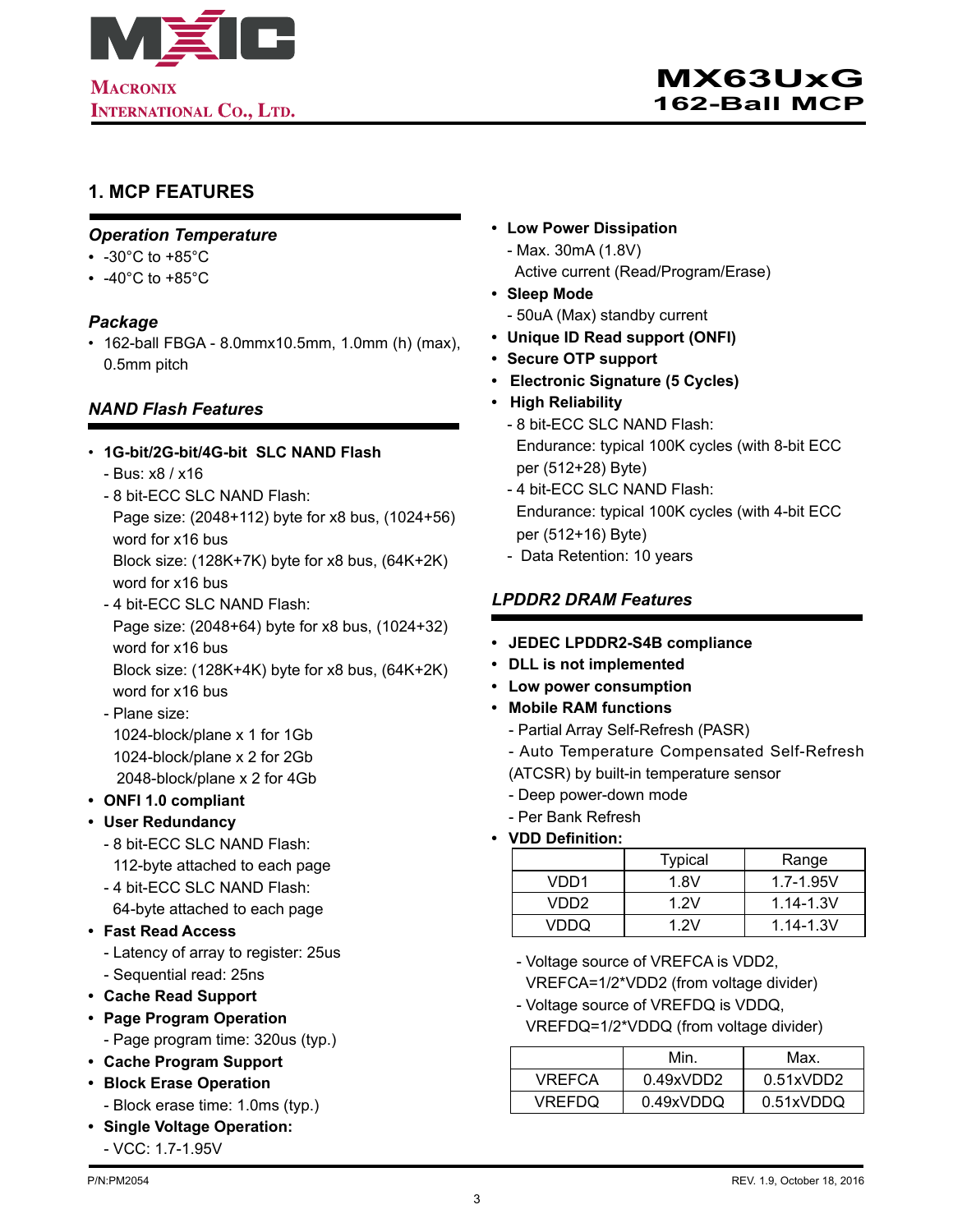<span id="page-3-0"></span>

## **2. BLOCK DIAGRAM**

#### *NAND*



*LPDDR2*

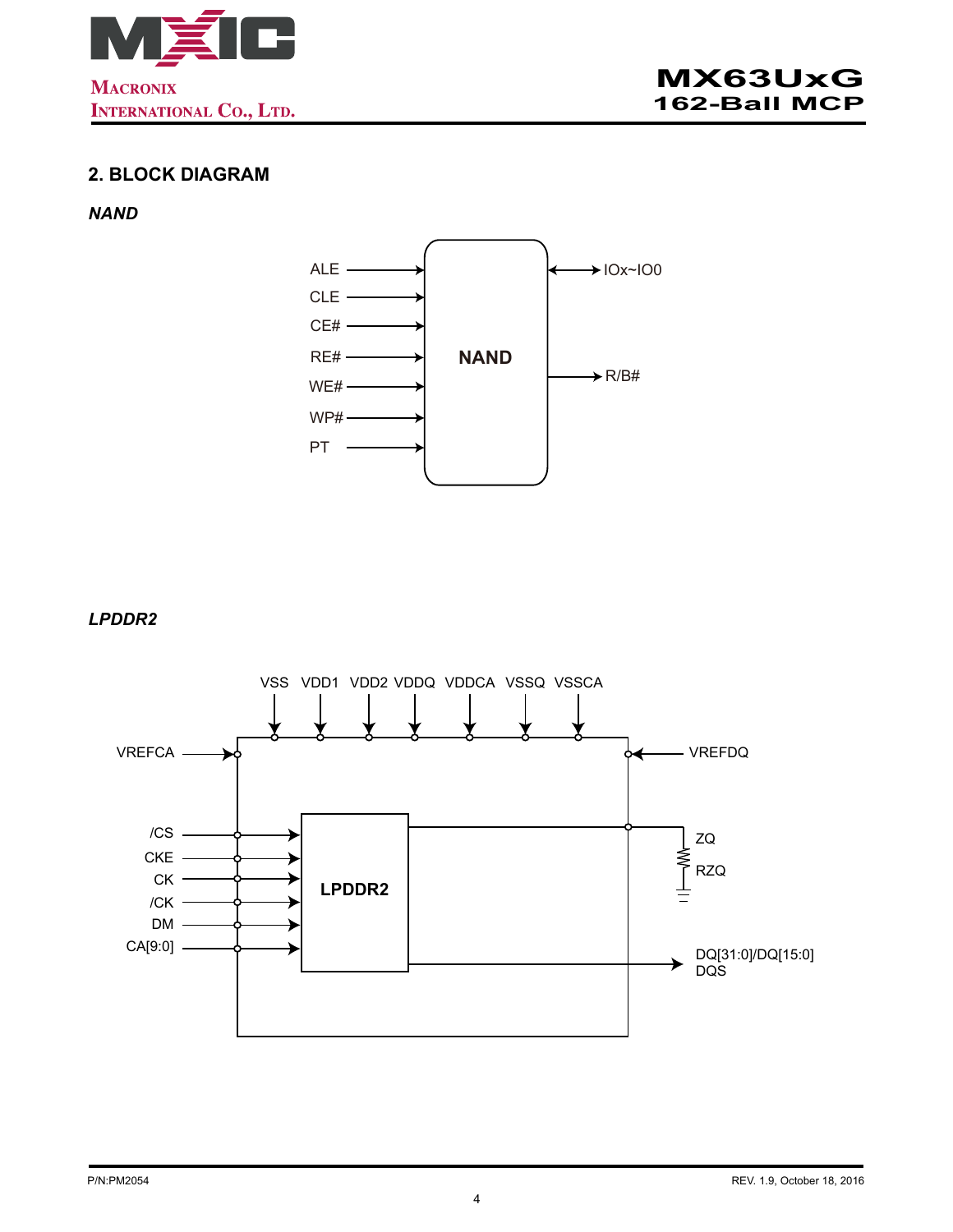<span id="page-4-0"></span>

## **3. PART NAME DESCRIPTION**

| MX63 | $\bigcup$ | 4G | $\frac{A}{2}$ 2G | $\overline{B}$ | $\Delta$ | <u>XM</u> |  | 00 |                                                                 |             |                                      |            |                                     |                      |  |                  |
|------|-----------|----|------------------|----------------|----------|-----------|--|----|-----------------------------------------------------------------|-------------|--------------------------------------|------------|-------------------------------------|----------------------|--|------------------|
|      |           |    |                  |                |          |           |  |    | <b>Option Code</b><br>00: -30°C to +85°C<br>01: -40°C to +85°C  |             |                                      |            |                                     |                      |  |                  |
|      |           |    |                  |                |          |           |  |    | <b>Product Grade</b><br>I: Industrial                           |             |                                      |            |                                     |                      |  |                  |
|      |           |    |                  |                |          |           |  |    | Package:                                                        |             |                                      |            |                                     |                      |  |                  |
|      |           |    |                  |                |          |           |  |    | XM: 162-Ball FBGA<br>XN: 130-Ball FBGA                          |             |                                      |            |                                     |                      |  |                  |
|      |           |    |                  |                |          |           |  |    | <b>MCP Combinations</b>                                         |             |                                      |            |                                     |                      |  |                  |
|      |           |    |                  |                |          |           |  |    | <b>Type</b>                                                     |             |                                      | CE#        |                                     | Combination          |  |                  |
|      |           |    |                  |                |          |           |  |    | A                                                               |             | 1,1                                  |            |                                     | 1 NAND; 1 LPDDR      |  |                  |
|      |           |    |                  |                |          |           |  |    | <b>LPDDR Configuration</b>                                      |             |                                      |            |                                     |                      |  |                  |
|      |           |    |                  |                |          |           |  |    |                                                                 | <b>Type</b> |                                      | <b>Bus</b> | <b>Vcc</b>                          | Generation           |  | Speed            |
|      |           |    |                  |                |          |           |  |    | Α                                                               |             | DDR <sub>2</sub>                     | x16        | 1.7-1.95V                           | 3                    |  | 533MHz           |
|      |           |    |                  |                |          |           |  |    | B                                                               |             | DDR <sub>2</sub><br>DDR <sub>2</sub> | x32        | x32 1.7-1.95V                       | $\overline{2}$       |  | 533MHz<br>533MHz |
|      |           |    |                  |                |          |           |  |    | C<br>Ε                                                          | <b>DDR</b>  |                                      | x16        | $1.7 - 1.95V$<br>1.7-1.95V          | 3<br>5               |  | 200MHz           |
|      |           |    |                  |                |          |           |  |    | F                                                               | <b>DDR</b>  |                                      | x32        | 1.7-1.95V                           | 5                    |  | 200MHz           |
|      |           |    |                  |                |          |           |  |    | J                                                               | <b>DDR</b>  |                                      | x16        | 1.7-1.95V                           | 5                    |  | 200MHz           |
|      |           |    |                  |                |          |           |  |    | Κ                                                               | <b>DDR</b>  |                                      | x32        | $1.7 - 1.95V$                       | 5<br>6               |  | 200MHz<br>533MHz |
|      |           |    |                  |                |          |           |  |    | G<br>н                                                          |             | DDR <sub>2</sub><br>DDR <sub>2</sub> | x16<br>x32 | 1.7-1.95V<br>1.7-1.95V              | 6                    |  | 533MHz           |
|      |           |    |                  |                |          |           |  |    | <b>LPDDR Density</b><br>$256M = 56$<br>$512M = 12$<br>$1G = 1G$ |             |                                      |            | $2G = 2G$<br>$4G = 4G$<br>$8G = 8G$ |                      |  |                  |
|      |           |    |                  |                |          |           |  |    |                                                                 |             |                                      |            | <b>NAND Configuration</b>           |                      |  |                  |
|      |           |    |                  |                |          |           |  |    |                                                                 | <b>Type</b> |                                      | <b>Bus</b> |                                     | Number of<br>ECC-bit |  | Generation       |
|      |           |    |                  |                |          |           |  |    |                                                                 | A           |                                      | х8         |                                     | 8                    |  | 1st              |
|      |           |    |                  |                |          |           |  |    |                                                                 | B           |                                      | x16        |                                     | 8                    |  | 1st              |
|      |           |    |                  |                |          |           |  |    |                                                                 | С           |                                      | x8         |                                     | 4                    |  | 1st              |
|      |           |    |                  |                |          |           |  |    |                                                                 | D           |                                      | x16        |                                     | 4                    |  | 1st              |
|      |           |    |                  |                |          |           |  |    |                                                                 | Е           |                                      | x8         |                                     | 4                    |  | 2nd              |
|      |           |    |                  |                |          |           |  |    | <b>NAND Density</b><br>$512M = 12$                              |             |                                      | $8G = 8G$  |                                     |                      |  |                  |
|      |           |    |                  |                |          |           |  |    | $1G = 1G$<br>$2G = 2G$<br>$4G = 4G$                             |             |                                      | $16G = AG$ | $32G = BG$<br>$64G = CG$            |                      |  |                  |
|      |           |    |                  |                |          |           |  |    | <b>NAND Voltage: 1.8V</b>                                       |             |                                      |            |                                     |                      |  |                  |
|      |           |    |                  |                |          |           |  |    | <b>Product Family</b>                                           |             |                                      |            |                                     |                      |  |                  |

MX63U : NAND + LPDRAM MCP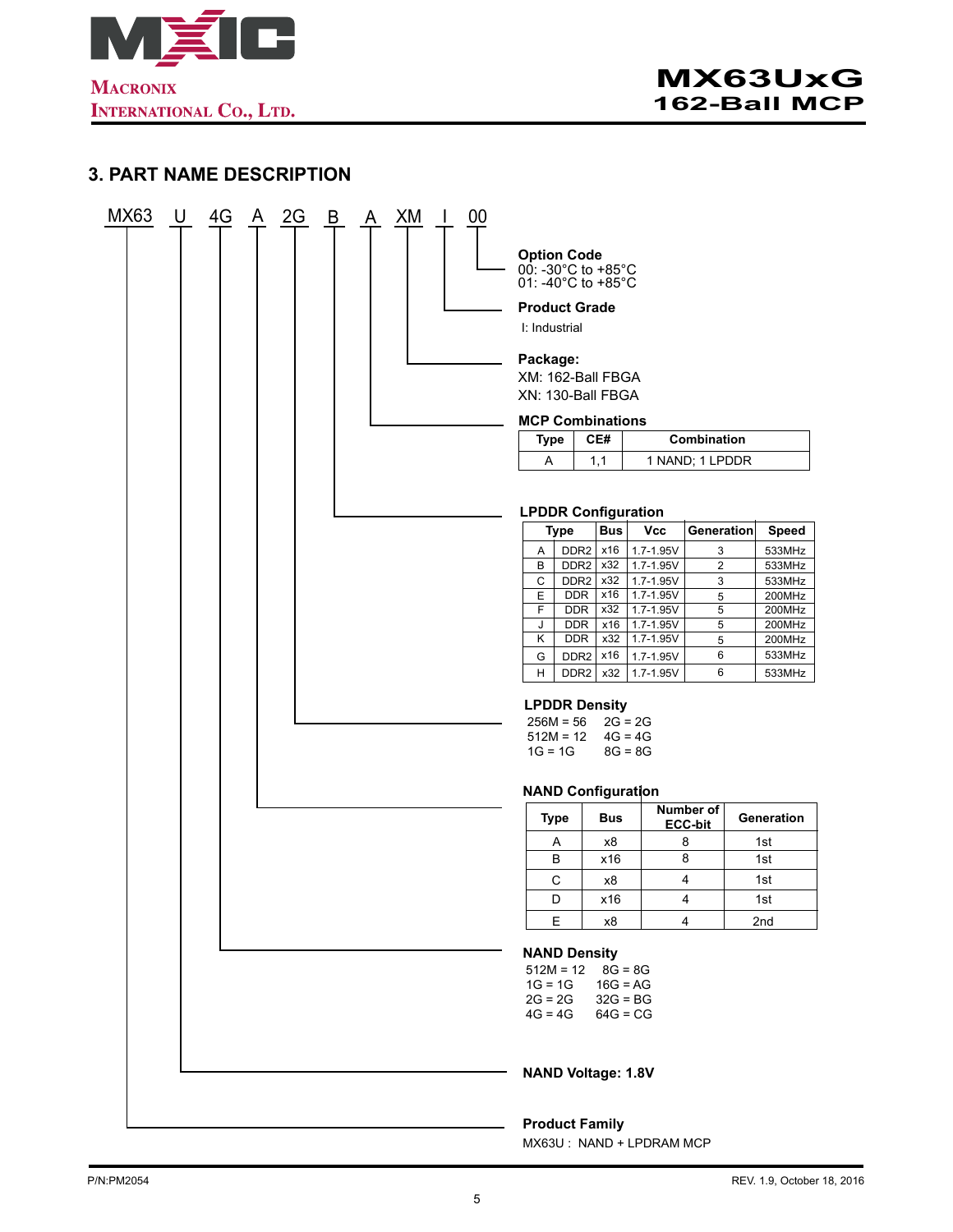<span id="page-5-0"></span>

## **4. PRODUCT SELECTION GUIDE**

Please contact Macronix regional sales for the latest product selection and available form factors.

| Item<br>No. | <b>Device</b>         | <b>NAND Flash</b>         | <b>Mobile DRAM</b>                                               | <b>Package Type</b> | <b>VDDCA</b><br>Pin |
|-------------|-----------------------|---------------------------|------------------------------------------------------------------|---------------------|---------------------|
| 1.          | MX63U4GA2GBAXMI00     | 4Gb, x8, 1.8V, 8-bit ECC  | 2Gb, LPDDR2, x32, 1.8V                                           | 162 Ball BGA        |                     |
| 2.          | MX63U4GC2GBAXMI00     | 4Gb, x8, 1.8V, 4-bit ECC  | 2Gb, LPDDR2, x32, 1.8V                                           | 162 Ball BGA        |                     |
| 3.          | MX63U2GA1GCAXMI00     | 2Gb, x8, 1.8V, 8-bit ECC  | 1Gb, LPDDR2, x32, 1.8V                                           | 162 Ball BGA        |                     |
| 4.          | MX63U2GB1GCAXMI00     | 2Gb, x16, 1.8V, 8-bit ECC | 1Gb, LPDDR2, x32, 1.8V                                           | 162 Ball BGA        |                     |
| 5.          | MX63U2GC1GCAXMI00     | 2Gb, x8, 1.8V, 4-bit ECC  | 1Gb, LPDDR2, x32, 1.8V                                           | 162 Ball BGA        |                     |
| 6.          | MX63U2GC1GCAXMI01     | 2Gb, x8, 1.8V, 4-bit ECC  | 1Gb, LPDDR2, x32, 1.8V                                           | 162 Ball BGA        |                     |
| 7.          | MX63U2GD1GCAXMI01     | 2Gb, x16, 1.8V, 4-bit ECC | 1Gb, LPDDR2, x32, 1.8V                                           | 162 Ball BGA        |                     |
| 8.          | MX63U1GC1GAAXMI00     | 1Gb, x8, 1.8V, 4-bit ECC  | 1Gb, LPDDR2, x16, 1.8V                                           | 162 Ball BGA        |                     |
| 9.          | MX63U1GD1GAAXMI00     | 1Gb, x16, 1.8V, 4-bit ECC | 1Gb, LPDDR2, x16, 1.8V                                           | 162 Ball BGA        |                     |
| 10.         | MX63U1GC1GCAXMI01     | 1Gb, x8, 1.8V, 4-bit ECC  | 1Gb, LPDDR2, x32 1.8V                                            | 162 Ball BGA        |                     |
| 11.         | MX63U1GC1GAAXMI01     | 1Gb, x8, 1.8V, 4-bit ECC  | 1Gb, LPDDR2, x16, 1.8V                                           | 162 Ball BGA        |                     |
| 12.         | MX63U4GC2GGAXMI00     | 4Gb, x8, 1.8V, 4-bit ECC  | 2Gb, LPDDR2, x16, 1.8V                                           | 162 Ball BGA        | Yes                 |
| 13.         | MX63U4GC2GGAXMI01     | 4Gb, x8, 1.8V, 4-bit ECC  | 2Gb, LPDDR2, x16, 1.8V                                           | 162 Ball BGA        | Yes                 |
| 14.         | MX63U4GC2GHAXMI00     | 4Gb, x8, 1.8V, 4-bit ECC  | 2Gb, LPDDR2, x32, 1.8V                                           | 162 Ball BGA        | Yes                 |
| 15.         | MX63U4GC2GHAXMI01     | 4Gb, x8, 1.8V, 4-bit ECC  | 2Gb, LPDDR2, x32, 1.8V                                           | 162 Ball BGA        | Yes                 |
| 16.         | MX63U4GA2GHAXMI00     | 4Gb, x8, 1.8V, 8bit ECC   | 2Gb, LPDDR2, x32, 1.8V                                           | 162 Ball BGA        | Yes                 |
|             | 17. MX63U2GE2GGAXMI00 |                           | 2Gb, x8, 1.8V, 4-bit ECC   2Gb, LPDDR2, x16, 1.8V   162 Ball BGA |                     | Yes                 |
| 18.         | MX63U2GE2GGAXMI01     | 2Gb, x8, 1.8V, 4-bit ECC  | 2Gb, LPDDR2, x16, 1.8V                                           | 162 Ball BGA        | Yes                 |
| 19.         | MX63U2GE2GHAXMI00     | 2Gb, x8, 1.8V, 4-bit ECC  | 2Gb, LPDDR2, x32, 1.8V                                           | 162 Ball BGA        | Yes                 |
| 20.         | MX63U2GE2GHAXMI01     | 2Gb, x8, 1.8V, 4-bit ECC  | 2Gb, LPDDR2, x32, 1.8V                                           | 162 Ball BGA        | Yes                 |
| 21.         | MX63U1GC12HAXMI01     | 1Gb, x8, 1.8V, 4-bit ECC  | 512Mb, LPDDR2, x32, 1.8V                                         | 162 Ball BGA        |                     |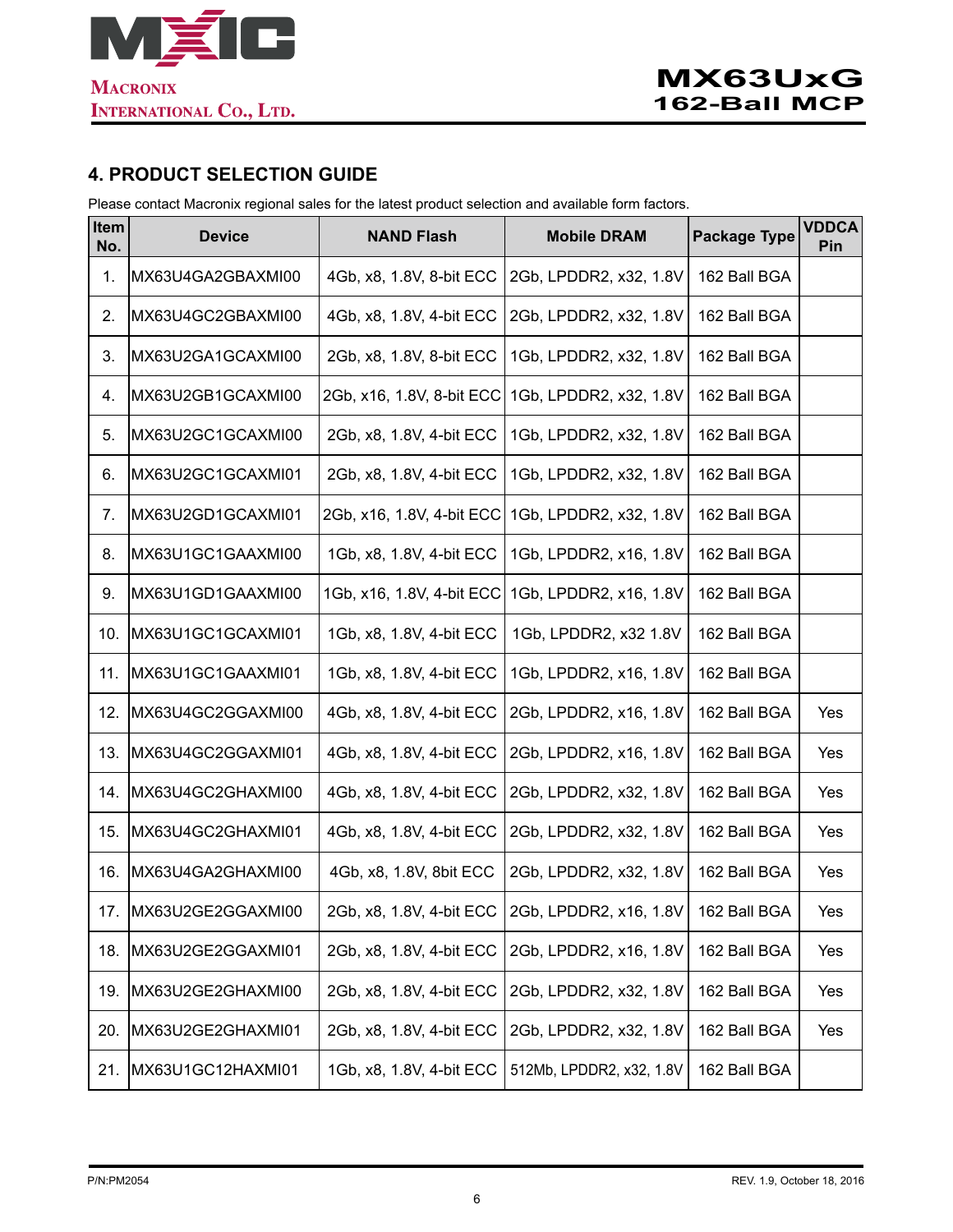<span id="page-6-0"></span>

#### **5. PIN CONFIGURATIONS**

#### **162-Ball, BGA (NAND x16; LPDDR x32)**

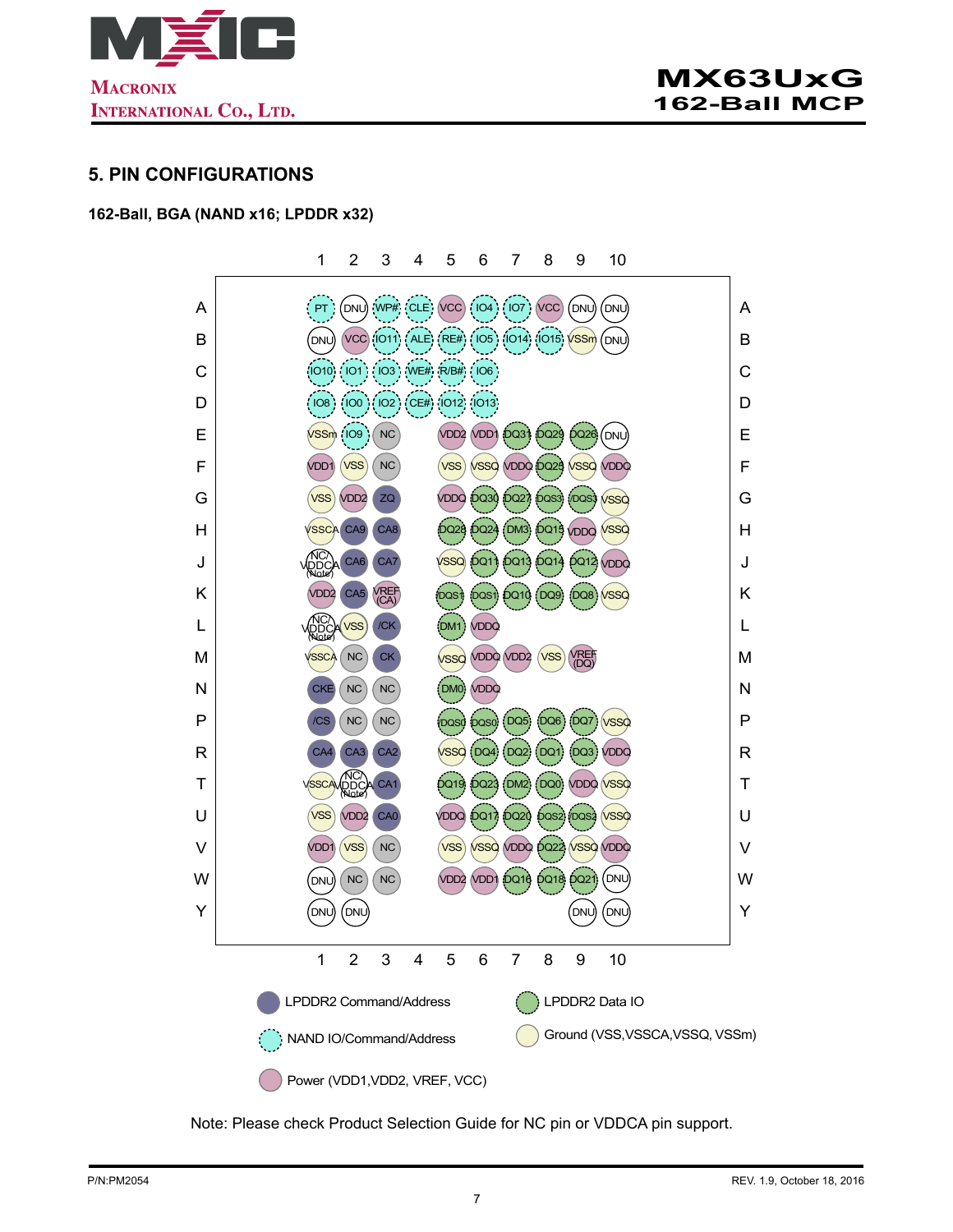<span id="page-7-0"></span>



#### **162-Ball, BGA (NAND x8; LPDDR x32)**

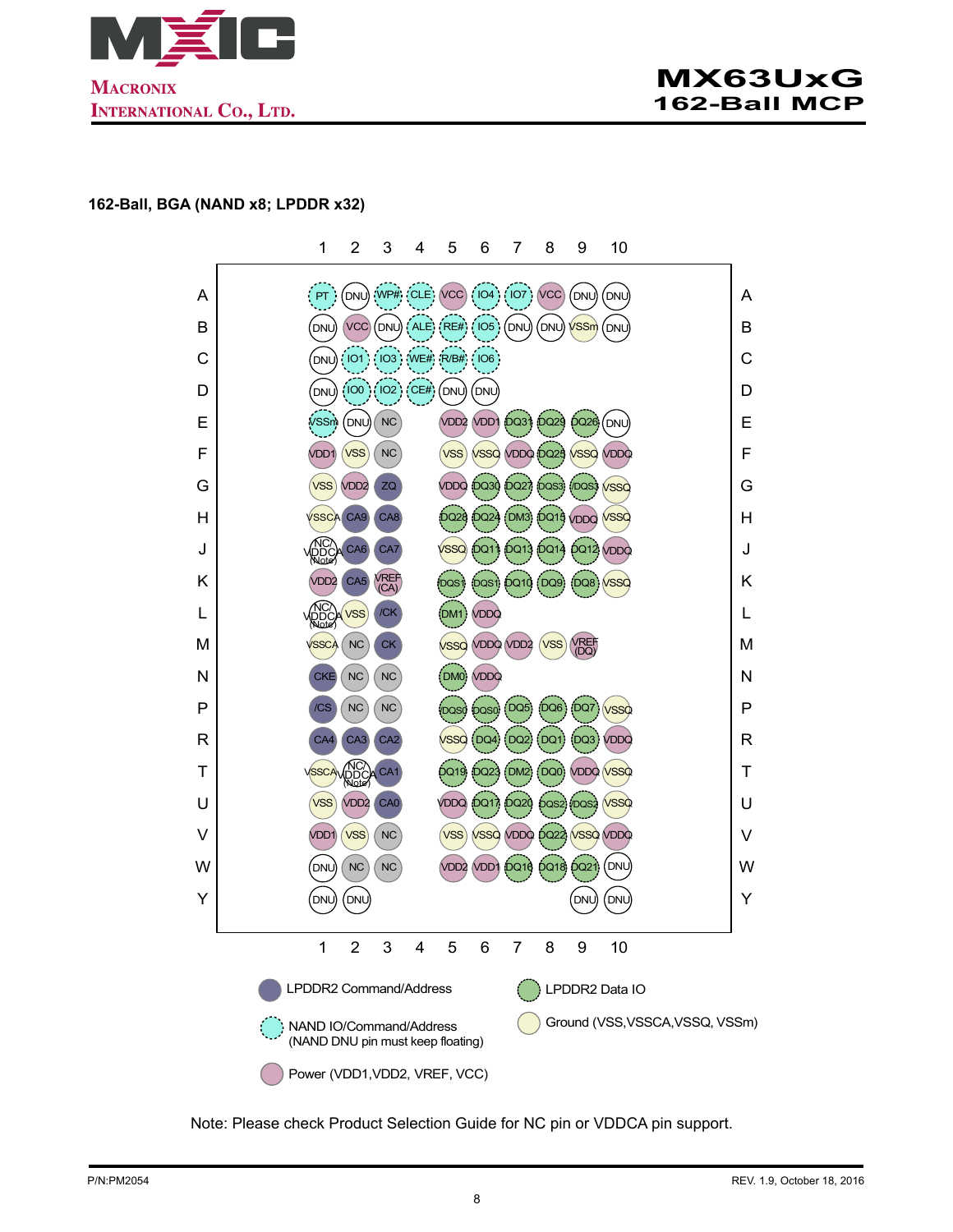<span id="page-8-0"></span>

#### **162-Ball, BGA (NAND x8; LPDDR x16)**

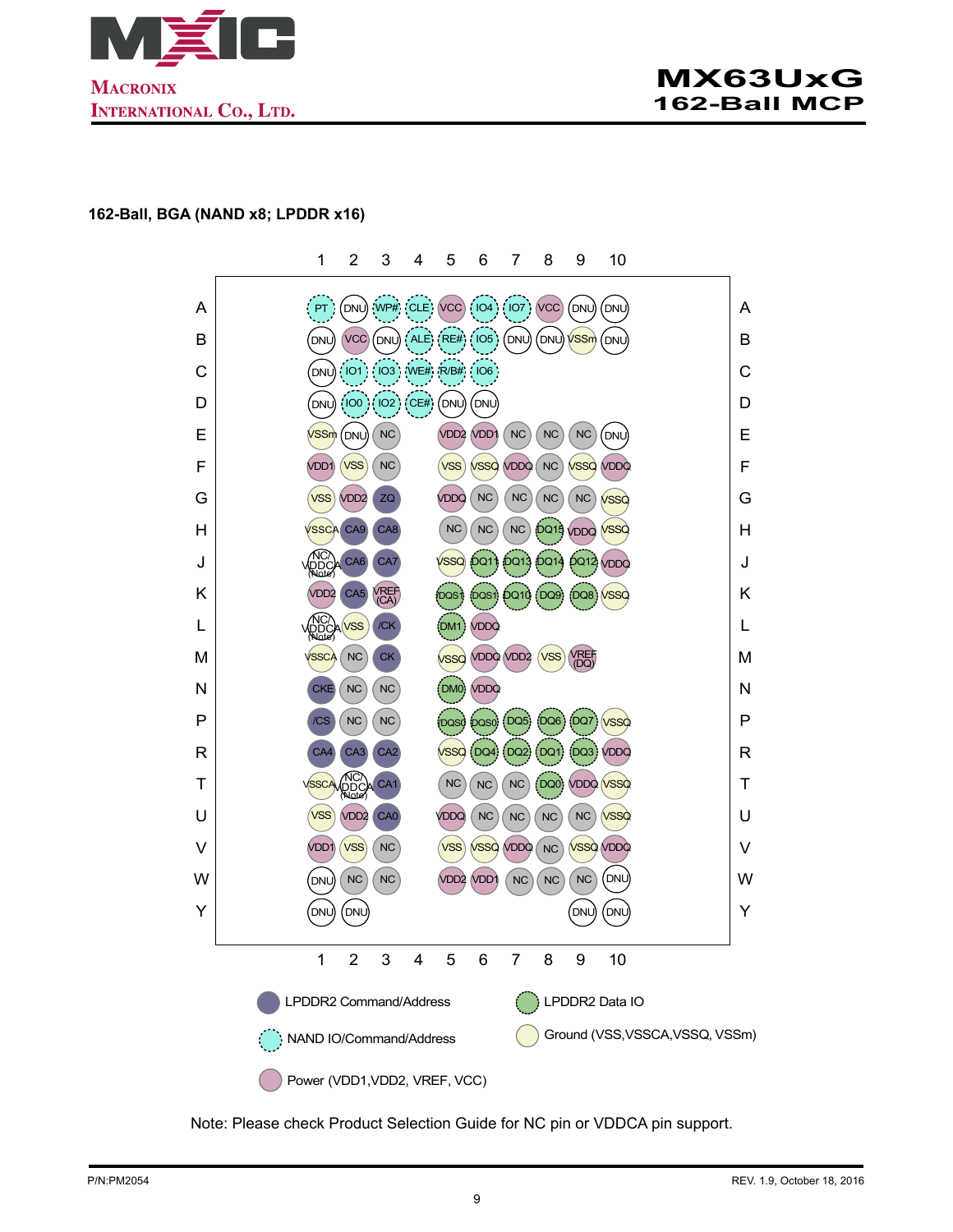<span id="page-9-0"></span>

#### **162-Ball, BGA (NAND x16; LPDDR x16)**

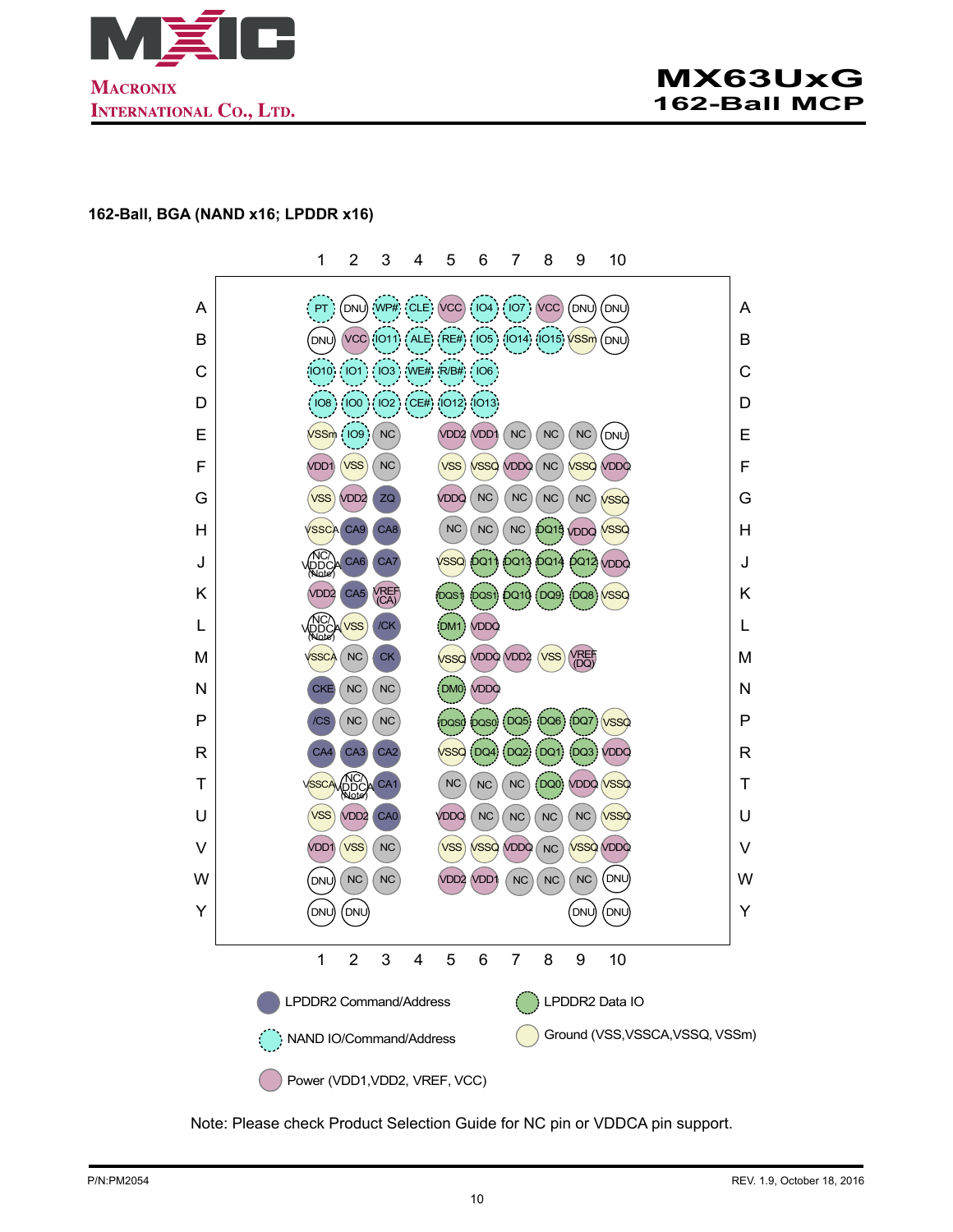<span id="page-10-0"></span>

## **6. PIN DESCRIPTION**

#### **LPDDR2 x32**

| <b>SYMBOL</b>     | <b>DESCRIPTION</b>                      | <b>NAND Flash</b><br>4Gb (512Mb x8)<br>2Gb (256Mb x8)<br>1Gb (128Mb x8) | LPDDR2x32<br>2Gb (64Mb x32)<br>1Gb (32Mb x32)<br>512Mb (16Mb x32) |
|-------------------|-----------------------------------------|-------------------------------------------------------------------------|-------------------------------------------------------------------|
| $I/O0 - I/OX$     | Data Input / Output                     | $\vee$                                                                  |                                                                   |
| <b>CLE</b>        | <b>Command Latch Enable</b>             | $\vee$                                                                  |                                                                   |
| <b>ALE</b>        | <b>Address Latch Enable</b>             | $\mathsf{V}$                                                            |                                                                   |
| CE#               | Chip Enable                             | $\vee$                                                                  |                                                                   |
| WE#               | <b>Write Enable</b>                     | $\vee$                                                                  |                                                                   |
| RE#               | <b>Read Enable</b>                      | $\vee$                                                                  |                                                                   |
| WP#               | <b>Write Protect</b>                    | $\vee$                                                                  |                                                                   |
| R/B#              | Ready / Busy Out                        | $\vee$                                                                  |                                                                   |
| <b>VCC</b>        | <b>Supply Voltage</b>                   | $\vee$                                                                  |                                                                   |
| <b>VSSm</b>       | Ground                                  | $\overline{\mathsf{V}}$                                                 |                                                                   |
| PT                | <b>Chip Protection Enable</b>           | $\vee$                                                                  |                                                                   |
| /CS               | <b>Chip Select</b>                      |                                                                         | $\vee$                                                            |
| CK, /CK           | <b>Differential Clocks</b>              |                                                                         | $\vee$                                                            |
| <b>CKE</b>        | <b>Clock Enable</b>                     |                                                                         | V                                                                 |
| CA0 - CA9         | Command / Address                       |                                                                         | $\vee$                                                            |
| DQ0 - DQ31        | Data I/O                                |                                                                         | $\vee$                                                            |
| DM0 - DM3         | Input Data Mask                         |                                                                         | $\vee$                                                            |
| DQS0 - DQS3       | Differential Data Strobe (rising edge)  |                                                                         | $\vee$                                                            |
| /DQS0 - /DQS3     | Differential Data Strobe (falling edge) |                                                                         | $\vee$                                                            |
| ZQ                | Drive Strength Calibration              |                                                                         | $\vee$                                                            |
| VREF(DQ)          | Reference Voltage                       |                                                                         | $\vee$                                                            |
| VREF(CA)          | Reference Voltage                       |                                                                         | $\vee$                                                            |
| VD <sub>D</sub> 1 | Core Power Supply                       |                                                                         | $\vee$                                                            |
| VDD <sub>2</sub>  | Core Power Supply                       |                                                                         | $\vee$                                                            |
| VSS, VSSCA, VSSQ  | Ground                                  |                                                                         | V                                                                 |
| <b>VDDQ</b>       | I/O Power Supply                        |                                                                         | $\vee$                                                            |
| <b>VDDCA</b>      | <b>CA Power Supply</b>                  |                                                                         | $\vee$                                                            |
| <b>NC</b>         | No Connection                           |                                                                         | V                                                                 |
| DNU <sup>*</sup>  | Do Not Use                              | $\vee$                                                                  | $\vee$                                                            |

\* : DNU pin of NAND must keep floating.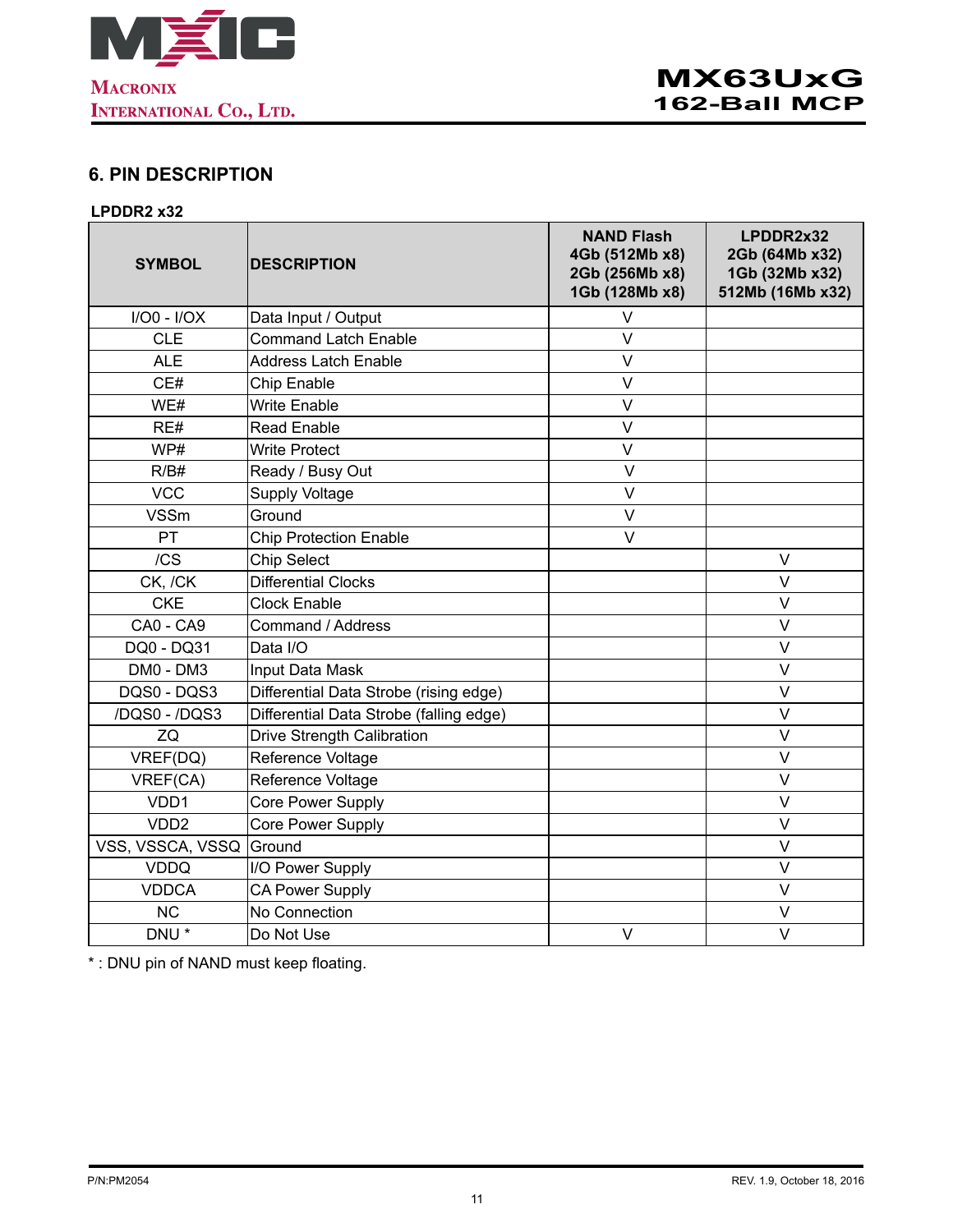<span id="page-11-0"></span>

#### **LPDDR2 x16**

| <b>SYMBOL</b>    | <b>DESCRIPTION</b>                      | <b>NAND Flash</b><br>4Gb (512Mb x8)<br>2Gb (256Mb x8)<br>1Gb (128Mb x8) | LPDDR2 x16<br>1Gb(64Mb x16) |
|------------------|-----------------------------------------|-------------------------------------------------------------------------|-----------------------------|
| $I/O0 - I/OX$    | Data Input / Output                     | V                                                                       |                             |
| <b>CLE</b>       | <b>Command Latch Enable</b>             | $\vee$                                                                  |                             |
| <b>ALE</b>       | <b>Address Latch Enable</b>             | V                                                                       |                             |
| CE#              | Chip Enable                             | $\vee$                                                                  |                             |
| WE#              | <b>Write Enable</b>                     | $\vee$                                                                  |                             |
| RE#              | <b>Read Enable</b>                      | $\vee$                                                                  |                             |
| WP#              | <b>Write Protect</b>                    | V                                                                       |                             |
| R/B#             | Ready / Busy Out                        | V                                                                       |                             |
| <b>VCC</b>       | <b>Supply Voltage</b>                   | $\vee$                                                                  |                             |
| <b>VSSm</b>      | Ground                                  | $\vee$                                                                  |                             |
| PT               | <b>Chip Protection Enable</b>           | $\vee$                                                                  |                             |
| /CS              | <b>Chip Select</b>                      |                                                                         | V                           |
| CK, /CK          | <b>Differential Clocks</b>              |                                                                         | $\vee$                      |
| <b>CKE</b>       | <b>Clock Enable</b>                     |                                                                         | $\overline{V}$              |
| CA0 - CA9        | Command / Address                       |                                                                         | V                           |
| DQ0-DQ15         | Data I/O                                |                                                                         | $\vee$                      |
| DM0-DM1          | Input Data Mask                         |                                                                         | V                           |
| DQS0-DQS1        | Differential Data Strobe (rising edge)  |                                                                         | V                           |
| /DQS0-/DQS1      | Differential Data Strobe (falling edge) |                                                                         | $\vee$                      |
| ZQ               | Drive Strength Calibration              |                                                                         | $\vee$                      |
| VREF(DQ)         | Reference Voltage                       |                                                                         | $\vee$                      |
| VREF(CA)         | Reference Voltage                       |                                                                         | $\vee$                      |
| VDD1             | Core Power Supply                       |                                                                         | $\vee$                      |
| VDD <sub>2</sub> | Core Power Supply                       |                                                                         | $\vee$                      |
| VSS, VSSCA, VSSQ | Ground                                  |                                                                         | V                           |
| <b>VDDQ</b>      | I/O Power Supply                        |                                                                         | $\vee$                      |
| <b>VDDCA</b>     | <b>CA Power Supply</b>                  |                                                                         | $\vee$                      |
| <b>NC</b>        | No Connection                           |                                                                         | $\vee$                      |
| DNU <sup>*</sup> | Do Not Use                              | V                                                                       | $\vee$                      |

\* : DNU pin of NAND must keep floating.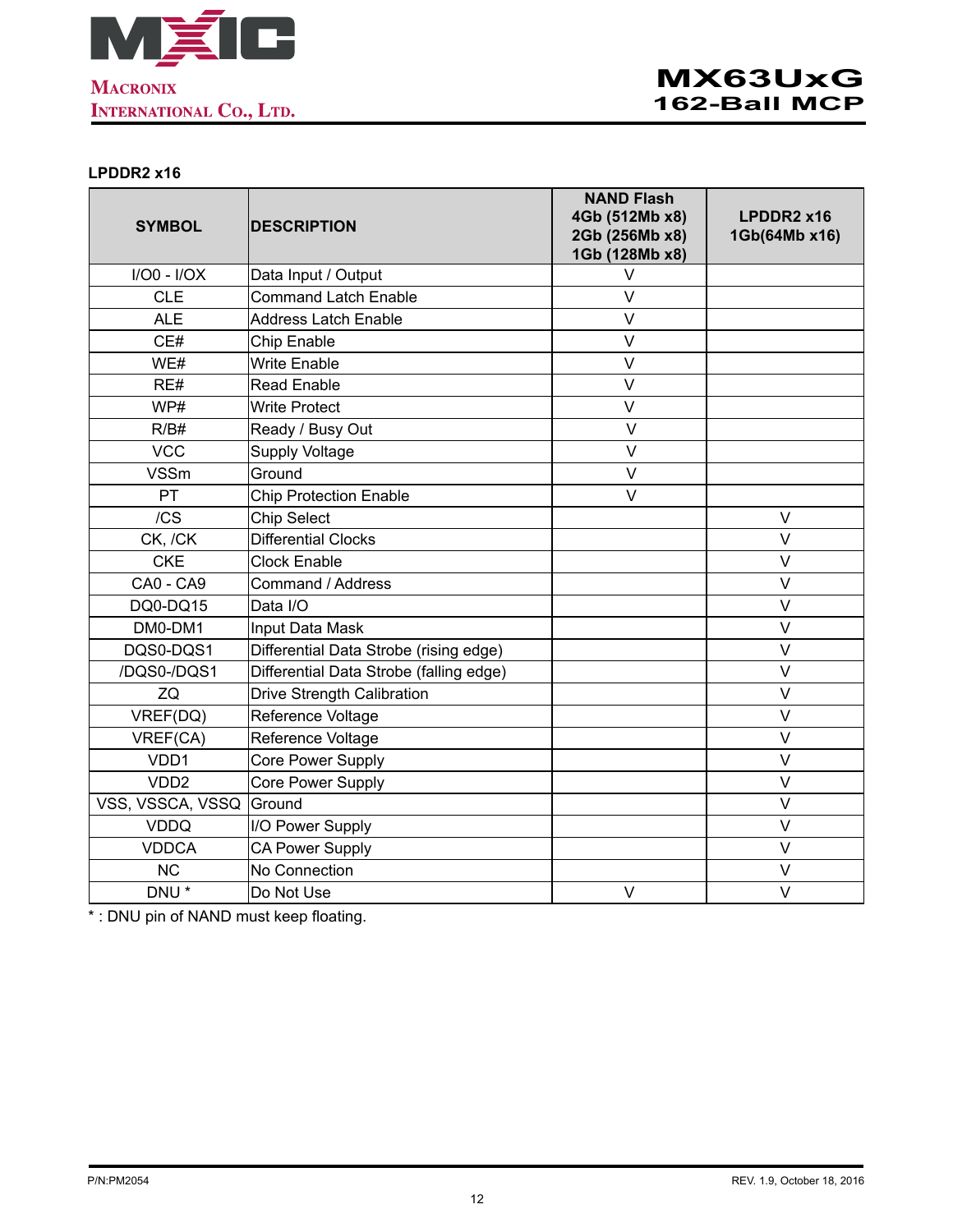<span id="page-12-0"></span>

#### **7. PACKAGE INFORMATION**

Doc. Title: Package Outline for CSP 162BALL(8X10.5X1.0MM,BALL PITCH 0.5MM,BALL DIAMETER 0.3MM)



#### Dimensions (inch dimensions are derived from the original mm dimensions)

| <b>UNIT</b> | SYMBOL | A       | A1    | Α2                                                                                                                        | b     | D     | D1                | Е     | E1                                                                                                                        | е                                                                                                                         |
|-------------|--------|---------|-------|---------------------------------------------------------------------------------------------------------------------------|-------|-------|-------------------|-------|---------------------------------------------------------------------------------------------------------------------------|---------------------------------------------------------------------------------------------------------------------------|
|             | Min.   | $-$     | 0.16  | 0.61                                                                                                                      | 0.25  | 7.90  | $\sim$ $\sim$     | 10.40 | $- - -$                                                                                                                   | $\frac{1}{2} \left( \frac{1}{2} \right) \left( \frac{1}{2} \right) \left( \frac{1}{2} \right) \left( \frac{1}{2} \right)$ |
| mm          | Nom l  | $-$     | 0.21  | $\sim$ $\sim$                                                                                                             | 0.30  | 8.00  | 45                | 10.50 | 95                                                                                                                        | 0.50                                                                                                                      |
|             | Max.   | 1.00    | 0.26  | $\sim$ $\sim$                                                                                                             | 0.35  | 8.10  | $\sim$ $\sim$     | 10.60 | $\sim$ $\sim$                                                                                                             | $\frac{1}{2} \left( \frac{1}{2} \right) \left( \frac{1}{2} \right) \left( \frac{1}{2} \right) \left( \frac{1}{2} \right)$ |
|             | Min.   | $- - -$ | 0.006 | 0 0 2 4                                                                                                                   | 0.010 | 0.311 | $-$               | 0.409 | $\frac{1}{2} \left( \frac{1}{2} \right) \left( \frac{1}{2} \right) \left( \frac{1}{2} \right) \left( \frac{1}{2} \right)$ | $- - -$                                                                                                                   |
| Inch        | Nom l  | $- - -$ | 0.008 | $\frac{1}{2} \left( \frac{1}{2} \right) \left( \frac{1}{2} \right) \left( \frac{1}{2} \right) \left( \frac{1}{2} \right)$ | 0.012 | 0.315 | 0.177             | 0.413 | 0.374                                                                                                                     | 0.020                                                                                                                     |
|             | Max.   | 0.039   | 0.010 | <b>STATISTICS</b>                                                                                                         | 0.014 | 0.319 | <b>CONTRACTOR</b> | 0417  | <b>CONTRACTOR</b>                                                                                                         | ---                                                                                                                       |

| Dwg. No.  | Revision | Reference    |             |  |  |  |  |
|-----------|----------|--------------|-------------|--|--|--|--|
|           |          | <b>JEDEC</b> | <b>EIAJ</b> |  |  |  |  |
| 6110-4270 |          |              |             |  |  |  |  |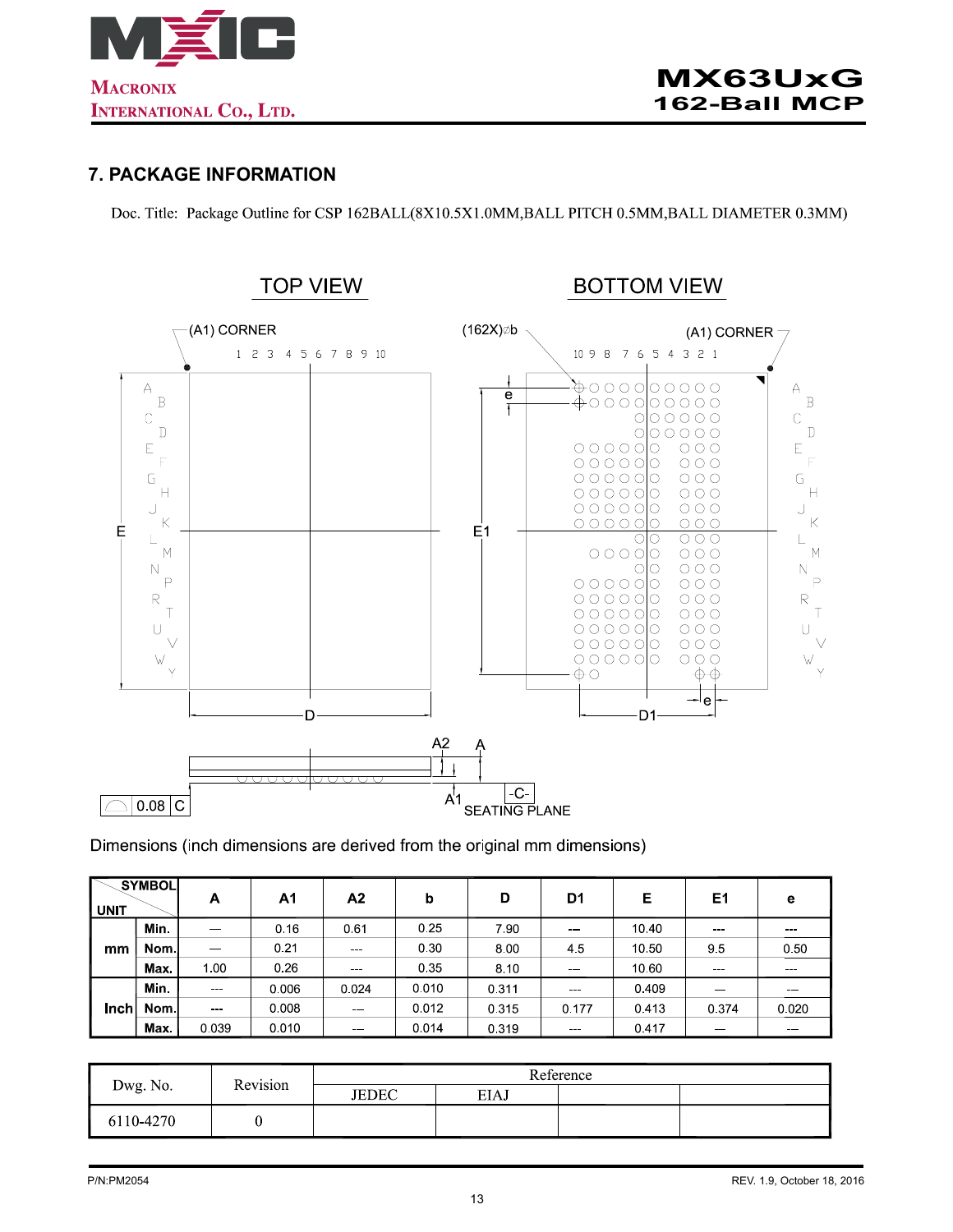<span id="page-13-0"></span>

## **8. REVISION HISTORY**

| <b>Revision No. Description</b><br>1.0 | 1. Modified PART NAME DESCRIPTION<br>2. Removed the title "Advanced information"<br>3. Revised Bus information, Page program and Block erase time<br>4. Revised block diagram (NAND)        | Page<br>P <sub>4</sub><br>All<br>P <sub>2</sub><br>P <sub>3</sub> | <b>Date</b><br>JUL/21/2014 |
|----------------------------------------|---------------------------------------------------------------------------------------------------------------------------------------------------------------------------------------------|-------------------------------------------------------------------|----------------------------|
| 1.1                                    | 1. Added VDD definition<br>2. Added two part numbers: MX63U2GC1GCAXMI00 and<br>MX63U4GC2GBAXMI00                                                                                            | P <sub>2</sub><br>P2,4,5                                          | OCT/24/2014                |
| 1.2                                    | 1. Added part numbers: MX63U1GC1GAAXMI00,<br>MX63U1GD1GAAXMI00, MX63U1GC1GAAXMI01,<br>MX63U4GC2GBAXMI01,MX63U4GC2GGAXMI00,<br>MX63U2GE2GGAXMI00, MX63U4GC2GGAXMI01<br>and MX63U2GE2GGAXMI01 | $P3-6,9,$<br>$11 - 12$                                            | APR/22/2015                |
|                                        | 2. Modified VDDCA pin<br>3. Revised PART NAME DESCRIPTION<br>4. Added PIN CONFIGURATIONS: NAND x16; LPDDR x16<br>5. Content modification<br>6. Added Option Code (Operation Temperature)    | P7-10<br>P <sub>5</sub><br>P <sub>10</sub><br>P7-9<br>P3,5        |                            |
| 1.3                                    | 1. Added part numbers: MX63U4GC2GHAXMI00,<br>MX63U4GC2GHAXMI01 and MX63U2GE2GHAXMI00<br>2. Removed Advanced Information "*" for MX63U4GC2GBAXMI00<br>and MX63U1GD1GAAXMI00                  | P <sub>6</sub><br>P <sub>6</sub>                                  | MAY/29/2015                |
| 1.4                                    | 1. Removed two part numbers: MX63U4GB2GBAXMI00<br>and MX63U4GC2GBAXMI01<br>2. Added part number: MX63U4GA2GHAXMI00                                                                          | P <sub>6</sub><br>P <sub>6</sub>                                  | JUN/11/2015                |
| 1.5                                    | 1. Removed Advanced Information "*" for three part numbers:<br>MX63U2GC1GCAXMI00, MX63U1GC1GAAXMI00 and<br>MX63U1GC1GAAXMI01                                                                | P <sub>6</sub>                                                    | OCT/29/2015                |
| 1.6                                    | 1. Added part number: MX63U2GE2GHAXMI01                                                                                                                                                     | P <sub>6</sub>                                                    | NOV/27/2015                |
| 1.7                                    | 1. Added part number: MX63U2GD1GCAXMI01                                                                                                                                                     | P <sub>6</sub>                                                    | DEC/14/2015                |
| 1.8                                    | 1. Added a statement for product ordering information.<br>2. Removed all Advanced Information "*"<br>3. Added two part numbers:<br>MX63U2GC1GCAXMI01<br>MX63U1GC1GCAXMI01                   | P6<br>P <sub>6</sub><br>P <sub>6</sub>                            | MAR/09/2016                |
| 1.9                                    | 1. Added a part number: MX63U1GC12HAXMI01                                                                                                                                                   | P <sub>6</sub>                                                    | OCT/18/2016                |